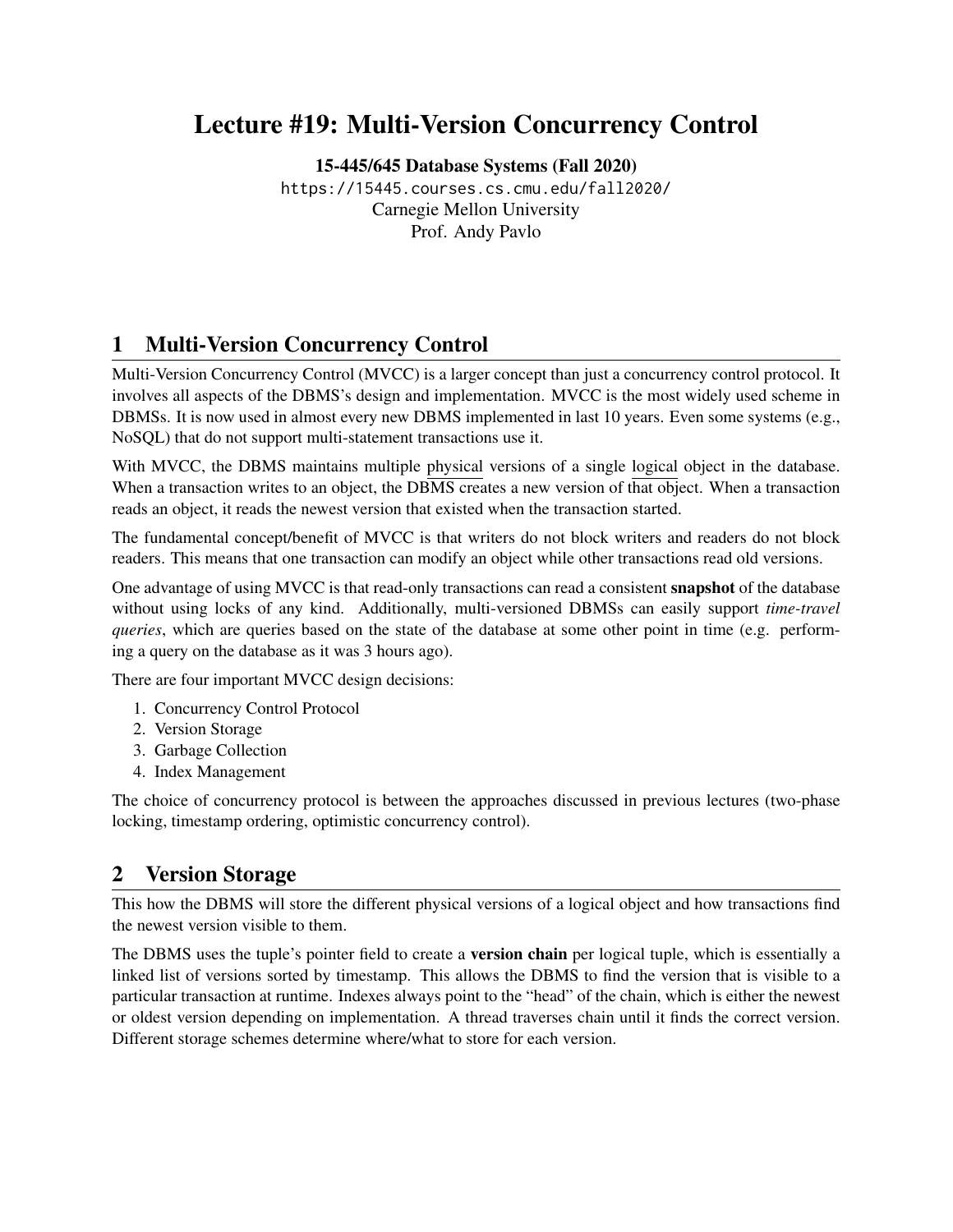#### Approach #1: Append-Only Storage

All physical versions of a logical tuple are stored in the same table space. Versions are mixed together in the table and each update just appends a new version of the tuple into the table and updates the version chain. The chain can either be sorted *oldest-to-newest* (O2N) which requires chain traversal on look-ups, or *newest-to-oldest* (N2O), which requires updating index pointers for every new version.

### Approach #2: Time-Travel Storage

The DBMS maintains a separate table called the time-travel table which stores older versions of tuples. On every update, the DBMS copies the old version of the tuple to the time-travel table and overwrites the tuple in the main table with the new data. Pointers of tuples in the main table point to past versions in the time-travel table.

#### Approach #3: Delta Storage

Like time-travel storage, but instead of the entire past tuples, the DBMS only stores the deltas, or changes between tuples in what is known as the delta storage segment. Transactions can then recreate older versions by iterating through the deltas. This results in faster writes than time-travel storage but slower reads.

### 3 Garbage Collection

The DBMS needs to remove *reclaimable* physical versions from the database over time. A version is reclaimable if no active transaction can "see" that version or if it was created by a transaction that was aborted.

### Approach #1: Tuple-level GC

With tuple-level garbage collection, the DBMS finds old versions by examining tuples directly. There are two approaches to achieve this:

- Background Vacuuming: Separate threads periodically scan the table and look for reclaimable versions. This works with any version storage scheme. A simple optimization is to maintain a "dirty page bitmap," which keeps track of which pages have been modified since the last scan. This allows the threads to skip pages which have not changed.
- Cooperative Cleaning: Worker threads identify reclaimable versions as they traverse version chain. This only works with O2N chains.

### Approach #2: Transaction-level GC

Under transaction-level garbage collection, each transaction is responsible for keeping track of their own old versions so the DBMS does not have to scan tuples. Each transaction maintains its own read/write set. When a transaction completes, the garbage collector can use that to identify which tuples to reclaim. The DBMS determines when all versions created by a finished transaction are no longer visible.

### 4 Index Management

All primary key (pkey) indexes always point to version chain head. How often the DBMS has to update the pkey index depends on whether the system creates new versions when a tuple is updated. If a transaction updates a pkey attribute(s), then this is treated as a DELETE followed by an INSERT.

Managing secondary indexes is more complicated. There are two approaches to handling them.